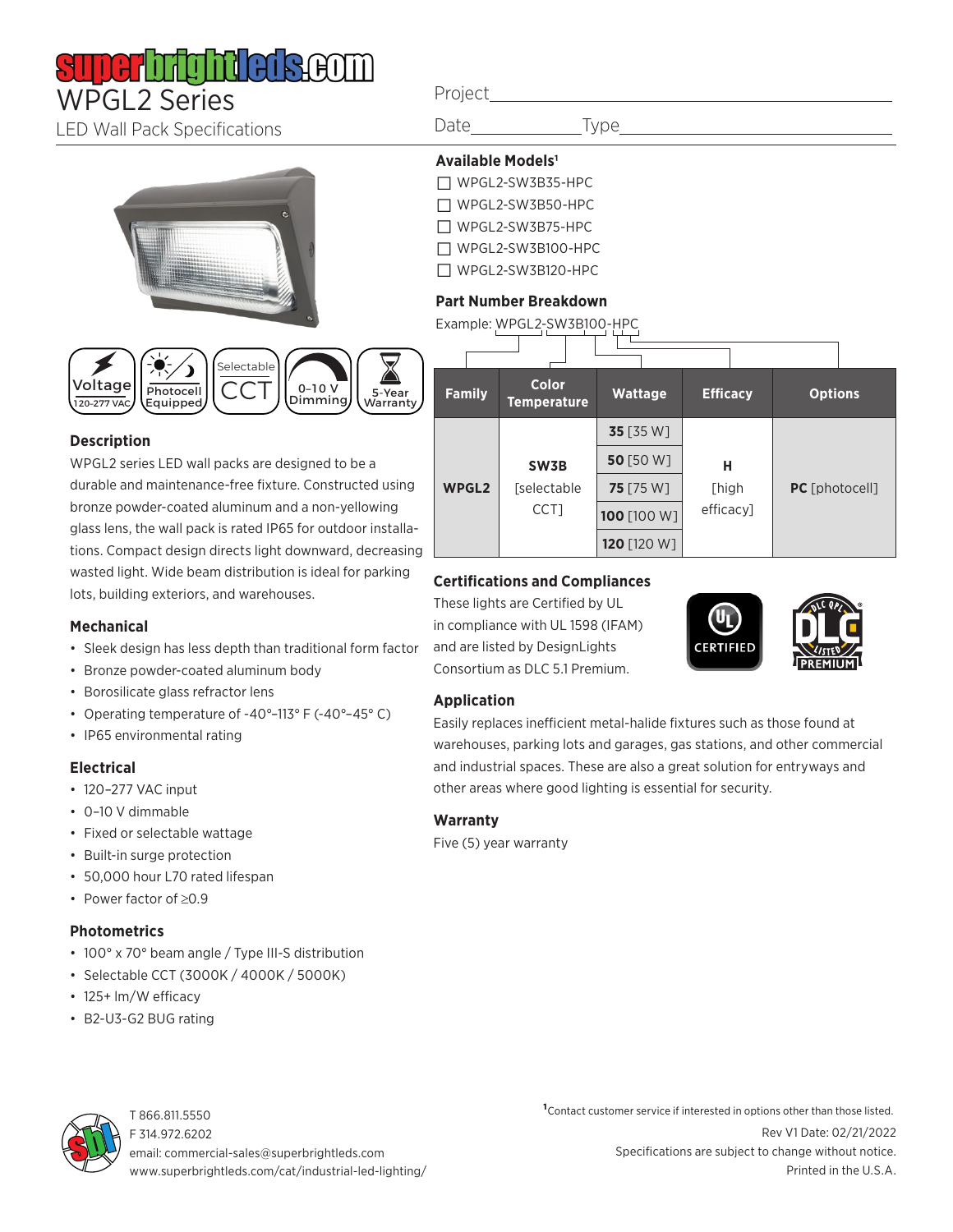I H ĦΙ WPGL2 Series

LED Wall Pack Specifications

#### **Dimensional Drawing**